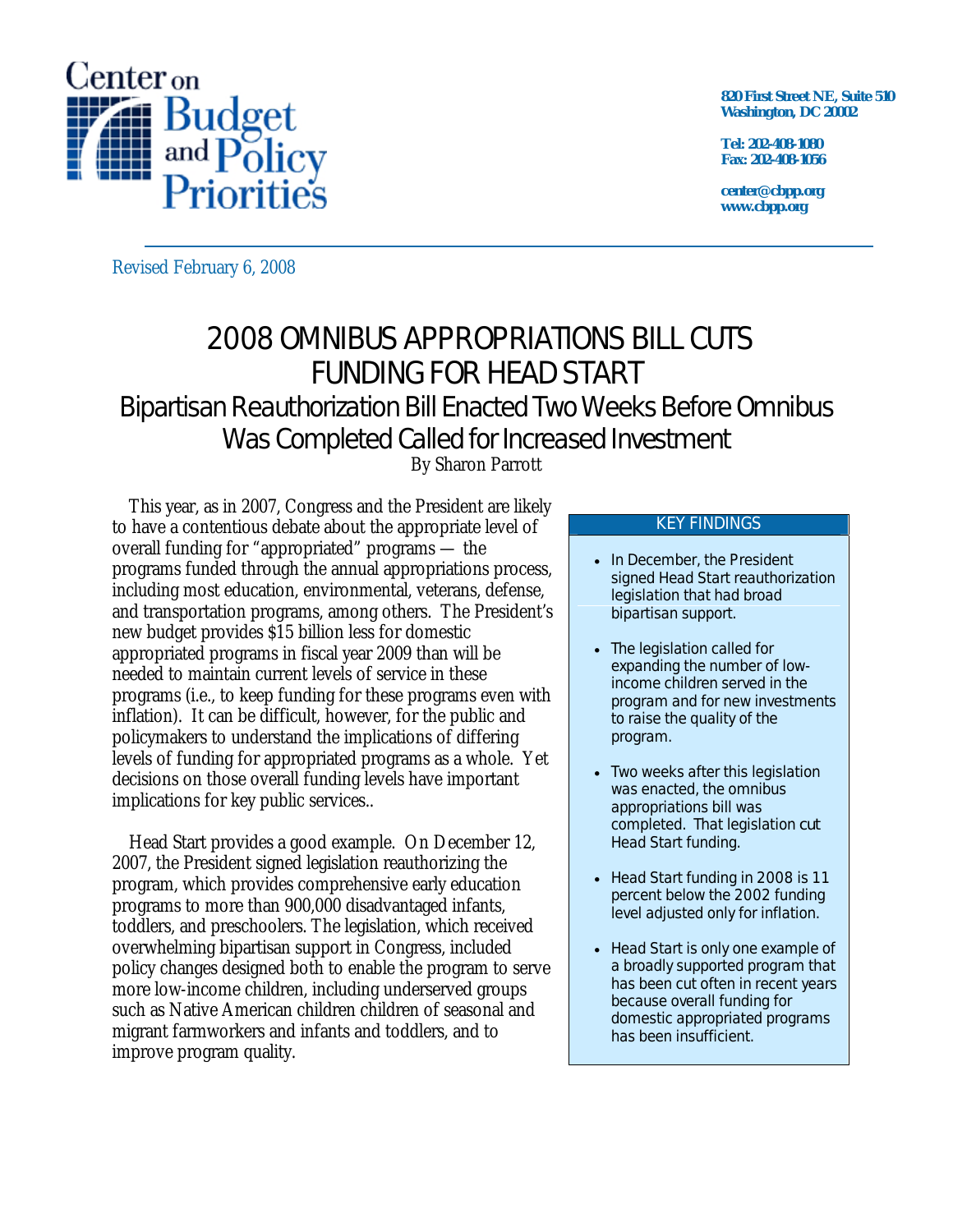To meet these goals, the legislation authorized significant new resources for Head Start. Members of both parties spoke of the importance of giving more low-income children access to the program. However, Head Start's actual funding level each year is set in appropriations bills, and just 14 days after signing the reauthorization legislation, the President signed into law an omnibus appropriations bill that *cut* Head Start funding for fiscal year 2008, even before adjusting for inflation. The 2008 cut follows five years in which Head Start was repeatedly funded below the level needed just to keep pace with inflation. *In 2008, funding for Head Start is 11 percent — or \$893 million — below the 2002 funding level, adjusted for inflation.* 

 Head Start did not suddenly fall from favor on Capitol Hill. Instead, under Administration pressure to reduce the overall level of funding for appropriated programs or face certain vetoes of appropriations bills, Congress cut funding for numerous programs across the budget, including Head Start. The final omnibus appropriations bill provided \$164 million less in Head Start funding than Congress had provided in the Labor-HHS appropriations bill that it passed earlier but that the President then vetoed. This funding difference is equivalent to the cost of serving more than 20,000 children in Head Start this year.

 The President's 2009 budget proposes to fund Head Start at \$7 billion, just a hair under what is needed to maintain 2008 funding levels adjusted for inflation, and about 12 percent below the 2002 funding level adjusted for inflation.

## Head Start Reauthorization Hailed on Bipartisan Basis

 Congress has been working on a bipartisan basis on a Head Start reauthorization bill for five years. The bill signed into law by the President in December 2007 garnered strong bipartisan support — it passed the Senate 95-0 and the House 381-36 — and use plaudits from Democrats and Republicans alike

 The legislation includes calls for increased funding and new quality standards. It:

• Increases the *authorized* funding level for Head Start from \$7.35 billion in 2008 to \$7.995 billion in 2010. The authorized funding level for 2009 is \$7.65 billion. This is \$623 million *above* the level the President's budget proposes for 2009.

*"With this bill, we're reaching out early to make greater opportunities available for thousands of our neediest children…"*  — Sen. Edward Kennedy *"With the Senate's action approving the [Head Start Reauthorization bill]…'all children, regardless of background, will be better prepared to enter school ready* 

*to learn and succeed…'"* 

*—* Sen. Mike Enzi

• Expands access — *if* funds are available — to Head Start programs for a variety of groups, including: infants and toddlers, children with incomes between 100 and 130 percent of the poverty line, children of migrant and seasonal farm workers, and Native American children.

- Increase the number of Head Start programs that provide full-day services, *if* funds are available.
- Invests in program quality and sets new teacher standards. (Under the bill, 40 percent of any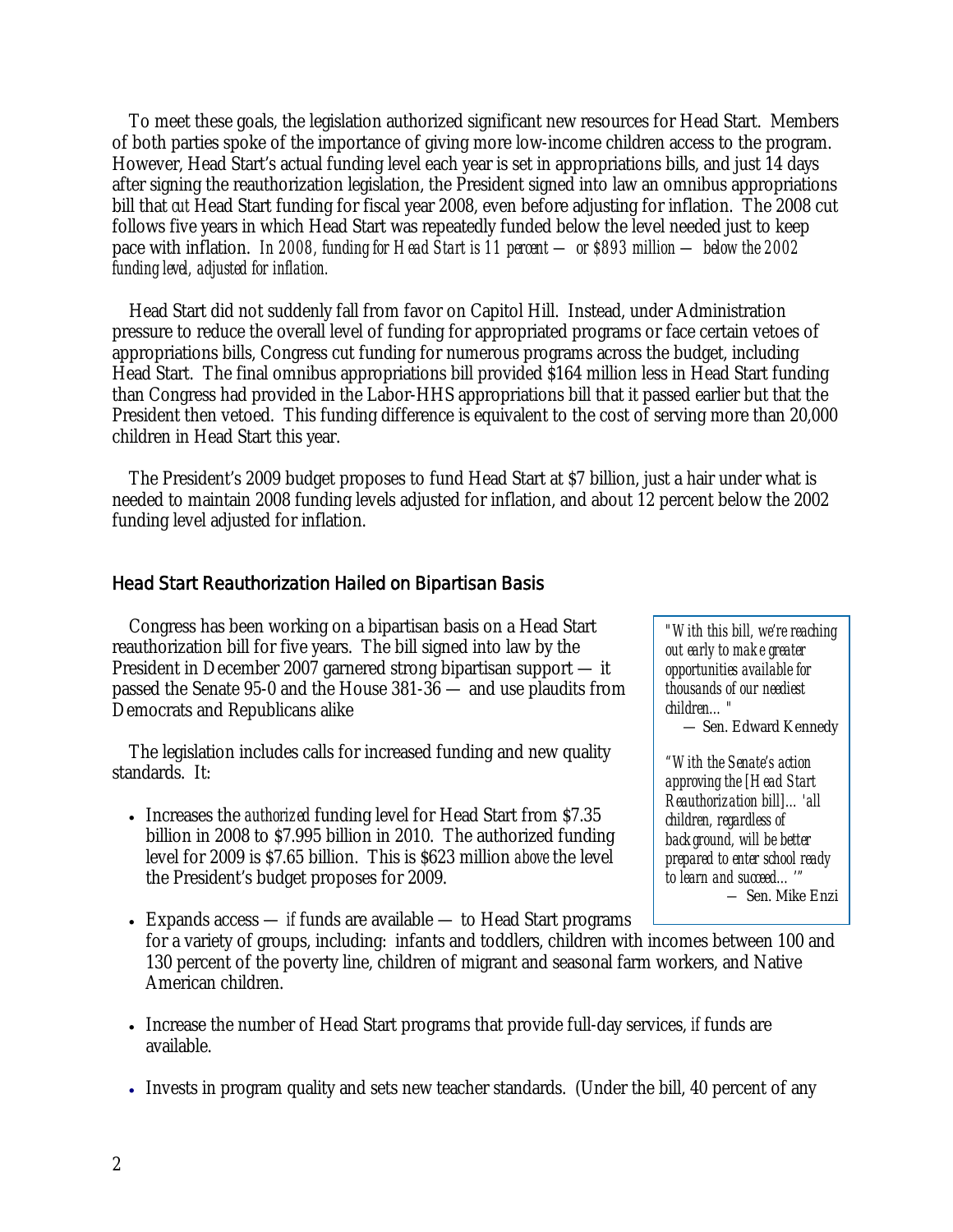### FIGURE 1



funds remaining after Head Start programs are provided with a cost-of-living adjustment in their grant and some additional funds are directed to programs for American Indians/Alaskan Natives and children of seasonal and migrant workers, are directed to various quality enhancements. This includes increasing teacher salaries so that Head Start programs can meet the new requirements that teachers in center-based programs have at least a bachelor's degree by 2013 and investing in state and local training and technical assistance to help improve the quality of programs.)

• Promotes collaboration among early education programs by requiring states to establish State Advisory Councils on Early Education and Care and directing funds for collaboration efforts and training programs.

These improvements require increased investments. They certainly cannot be achieved with declining resources. Recognizing this fact, Congress increased Head Start's authorized funding level as part of the reauthorization.

## Authorized Funding *Increases* Become Funding *Cuts* During the Appropriations Process

 Under the congressional budget process, authorization bills set program rules and provide a guideline for the amount of funding the authorizers would like to see the program receive. The actual level of funding a program receives, however, is set through the appropriations process.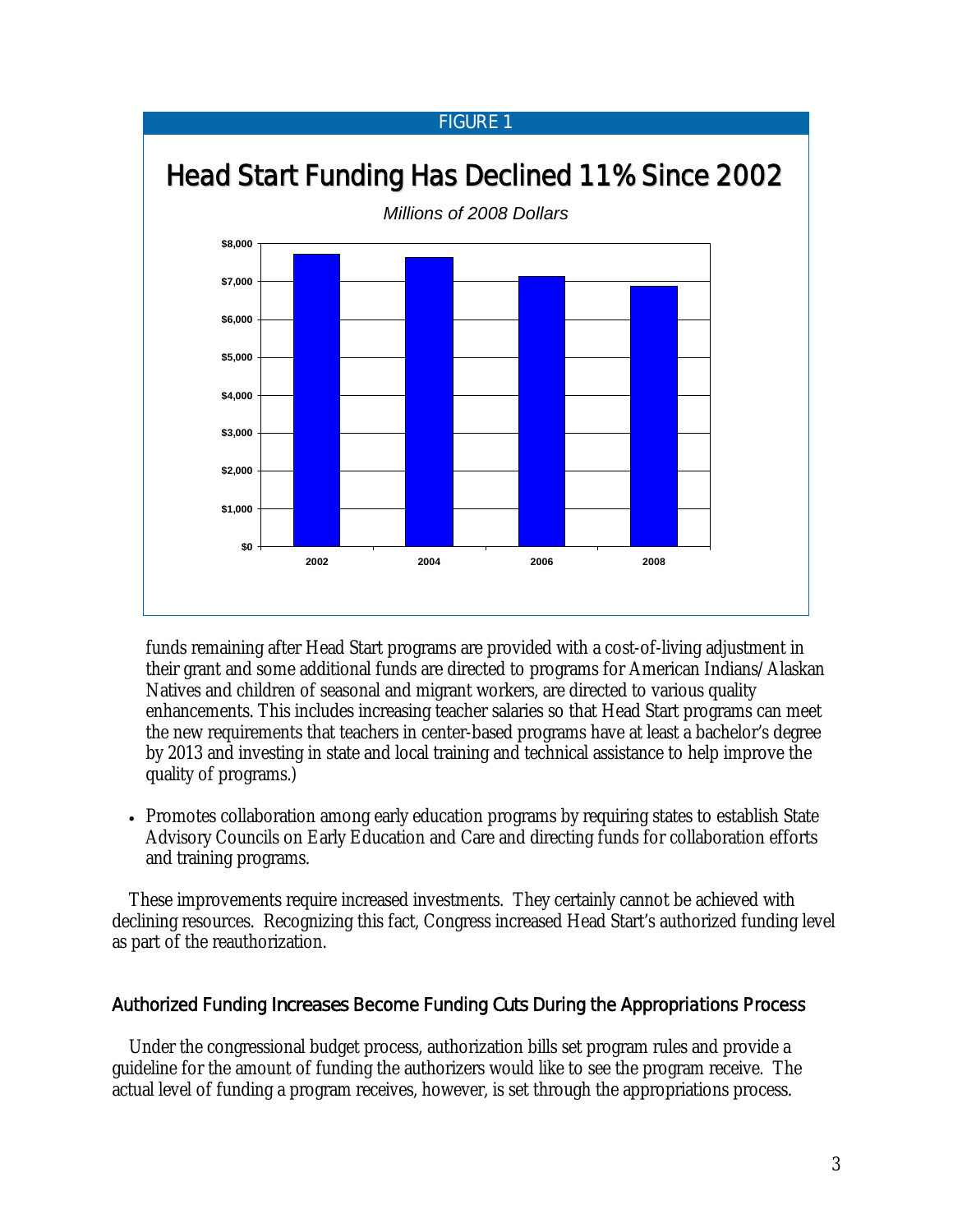

 Only two weeks after the President signed the Head Start reauthorization bill into law, the omnibus appropriations bill — which funded a broad array of domestic appropriated programs for fiscal year 2008, including Head Start — was enacted. The omnibus bill included \$6.88 billion in funding for Head Start, which is \$480 million less than the authorized level — and \$164 million less than the amount that would have been provided under the Labor-HHS appropriations bill that the President vetoed. The Head Start funding that the omnibus appropriations bill provides is even below the 2007 Head Start funding level *before* adjusting for inflation.

## 2008 the Sixth Straight Year of Real Funding Cuts

 Moreover, the 2008 cut follows five consecutive years in which Head Start funding was cut in real (inflation-adjusted) terms. Thus, the 2008 funding level is \$893 million (11 percent) below the 2002 funding level, adjusted for inflation. That means that for every \$1 that Head Start received in 2002, it will receive just 89 cents in 2008. (The President would continue this trend, funding Head Start slightly below the 2008 level adjusted for inflation and roughly 12 percent below the 2002 level adjusted for inflation.)

Aggravating this situation, the number of children *eligible* for Head Start has risen significantly in recent years. Between 2002 and 2006, the number of poor children under age 5 grew by 13 percent, or 493,000. Many budget analysts believe that the proper way to compare funding for a particular program is to adjust not only for inflation but also for population growth. If this is done, funding in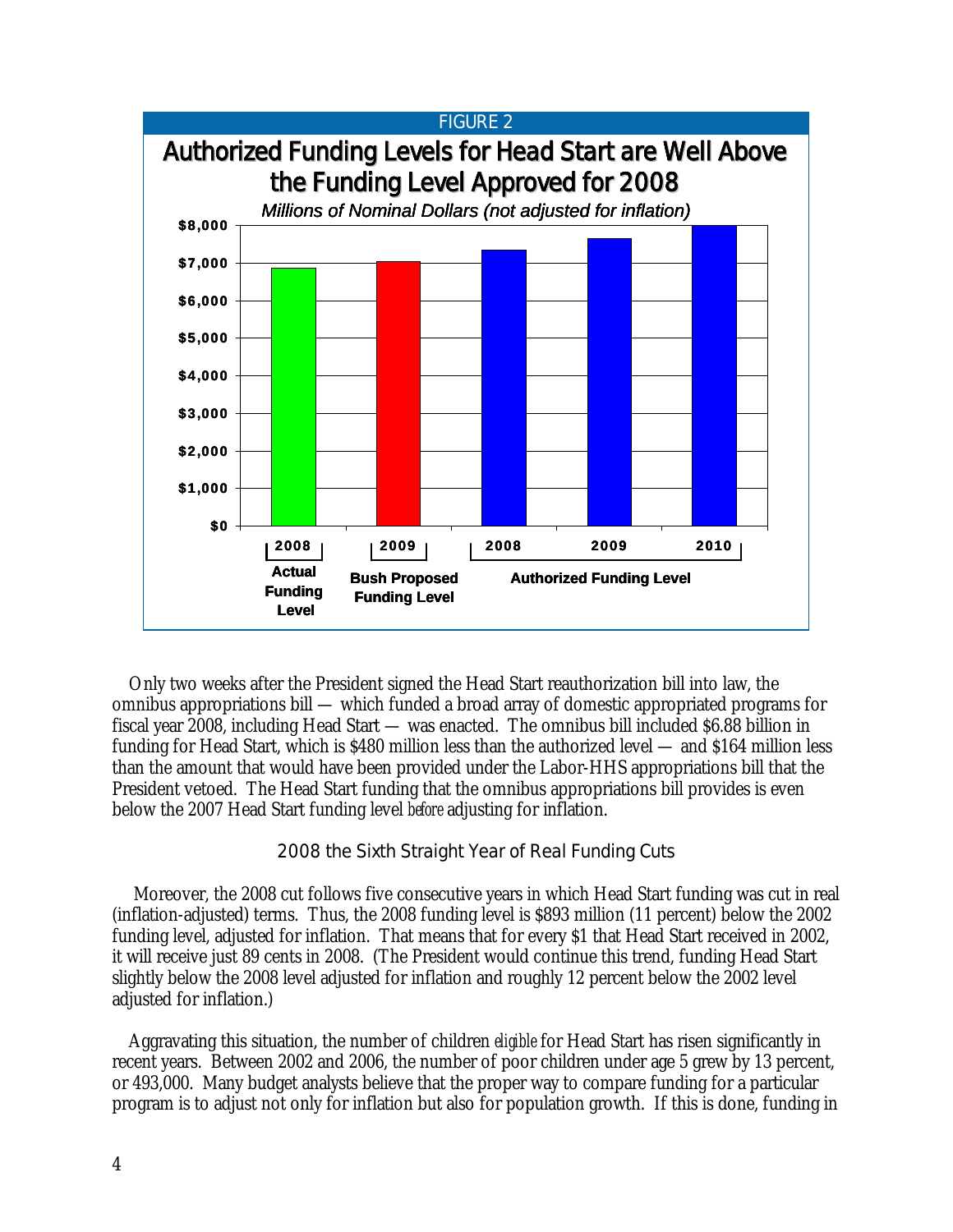2008 is *more than 20 percent* below the 2002 funding level (i.e., more than 20 percent below the 2002 level adjusted for both inflation and the increase in the number of poor children in the appropriate age category.)

 Throughout the 1990s and into the early part of this decade, there was bipartisan support for expanding the number of children with access to Head Start and improving the program's quality. Funding for Head Start rose, as did the number of children served. More infants and toddlers were served in Early Head Start programs, and more children were able to benefit from full-day (rather than half-day) programs. The number of teachers with two- and four-year degrees grew as well. Still, in 2002, only about half of all eligible 3- and 4-year-olds were enrolled in Head Start, and just 3 percent of eligible infants and toddlers were enrolled in Early Head Start.<sup>1</sup>

 After 2002, Head Start funding began to fall in inflation-adjusted terms. Head Start programs were asked to continue to serve roughly the same number of children they served in 2002 but with less money per child. If the program continues to serve the same number of children in 2008 as it served in 2007 (908,000), it will have to do so with \$940 less per child than it received in 2002, after adjusting for inflation.2,3

Alternatively, Head Start programs could start to contract. The President's 2009 budget shows the number of children who would be served in Head Start under the President's proposed funding level falling to 895,000 in 2009.

 It is difficult to imagine how the goals outlined in the reauthorization legislation could be achieved at current funding levels. Indeed, some of those goals — the expansion of Early Head Start and the conversion of more Head Start slots to full-day slots — are contingent on *increases* in Head Start resources.

Furthermore, the legislation's new requirements concerning educational degrees for teachers take effect *regardless* of whether added funding is provided. If funding does not rise over time in inflation-adjusted terms, programs will have to absorb the higher costs of hiring more-qualified teachers by serving fewer children or making cuts in other aspects of the program.

 To be sure, not everyone involved in enacting the reauthorization bill saw the need for increased funding. The President supported the bill's goal of improving the quality of Head Start programs but did not endorse the higher funding levels it called for, stating, "I am concerned that the bill authorizes spending levels higher than those proposed in my budget." He did not comment on how Head Start quality could be improved without additional resources

http://www.saveheadstart.org/backpages/NHSA\_January\_2007\_Budget\_Survey\_Report.pdf.

 $\overline{a}$ 1 Data are from the National Head Start Association.

<sup>&</sup>lt;sup>2</sup> This figure is calculated by comparing the total Head Start funding level by the total number of Head Start slots in 2002 and 2008. Some Head Start funding is not used to fund Head Start slots directly, but to support quality initiatives, research, and training. All Head Start funds, however, are designed either to serve children in the program directly or contribute to the quality of the program.

<sup>3</sup> A National Head Start Association report found that when Head Start funding was cut by 1 percent (after inflation) in fiscal year 2006, many programs were forced to cut staff, transportation services, and educational and health services. See "Special Report: Quality of Head Start Programs Imperiled By Steady Erosion of Funding," National Head Start Association, February 2007,